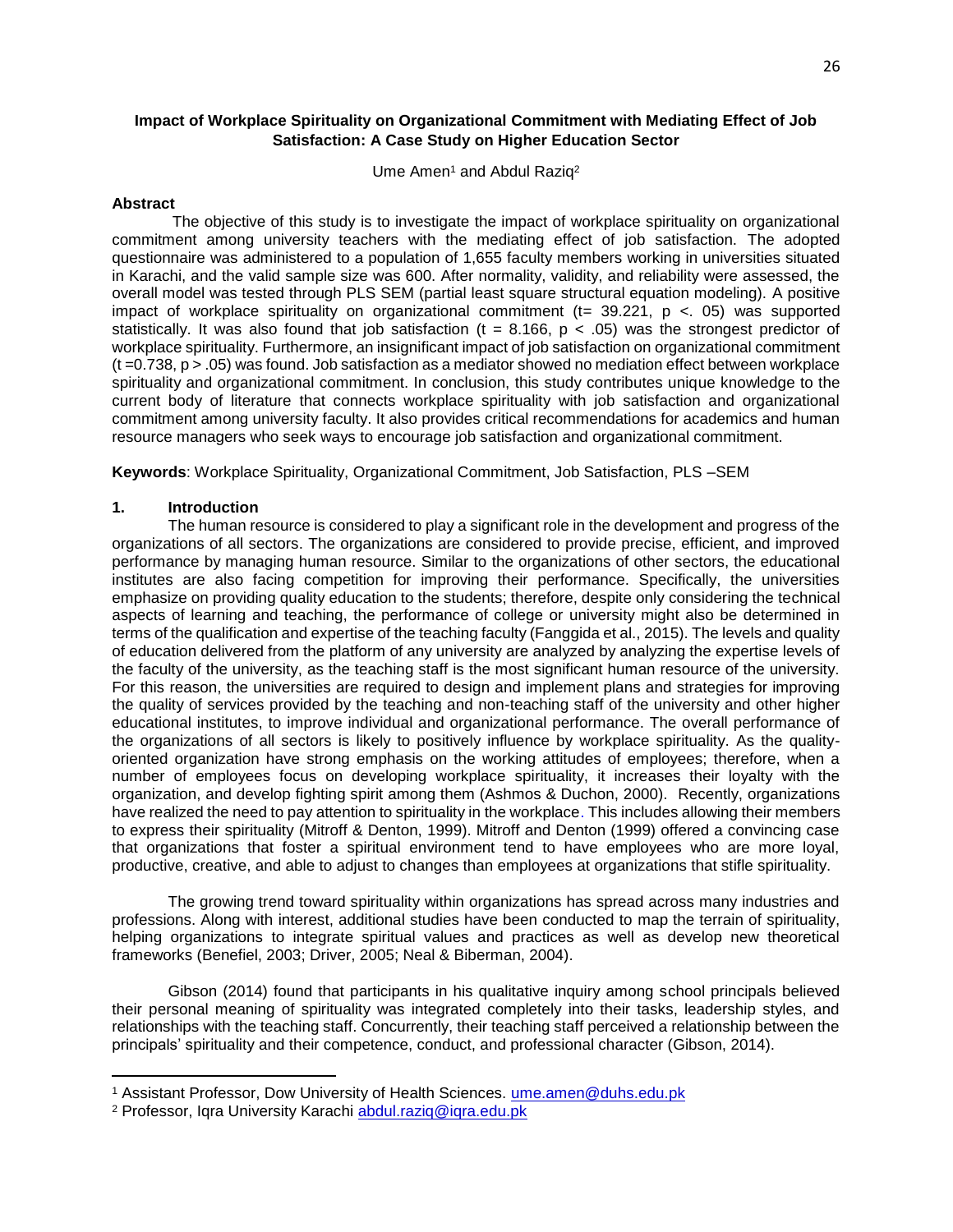Consequently, the level of teacher satisfaction has declined by twenty-three percentage points since 2008 and in 2012 was at its lowest in 25 years (MetLife, 2012). Similarly, Zanders (2011) reported that less than half (47.7%) the participants in his study were very satisfied with teaching as a career and rated their own profession as teachers lower than that of doctors, scientists, and military officers.

When the teachers' work environment is too challenging and unsupported, working conditions create an unhealthy atmosphere. Teachers, then, are unwilling to make commitments to their profession, and a tendency to leave the profession results (Ingersoll, 2001; Loeb, Darling-Hammond, & Luczak, 2005). Therefore, in recent years, some administrators and school leaders focused on creating a workplace culture that includes spirituality (Grant, 2004; Grant, O'Neil, & Stephens, 2004; Guillaume & McMillan, 2002; Schuster, 1998). Eldred (2010) determined specifically that the principals' leadership activities that promoted a strong sense of community among teachers were a strong indicator of their job satisfaction.

According to Aycan et al., (2000) Pakistan is an under researched country, so the main goal of this research is to analyze the level of workplace spirituality, organizational commitment, and job satisfaction among university instructors in Pakistan because at universities, high-level education is provided by experienced faculty, and in return the faculty has expectations from the organization. This research reveals the reasons that some teachers show more cooperative and supportive behavior than others. Some are highly committed and show a high level of job satisfaction. Therefore, this research investigates whether workplace spirituality exists at universities in Pakistan and whether more faculty members find meaning, compassion, mindfulness, and transcendence in their work, which result in organizational commitment and job satisfaction. In this respect, our research adds to the theory of social exchange by examining the influence of workplace spirituality on organizational commitment and job satisfaction of faculties. Furthermore, none of the earlier works investigate the mediating mechanism between workplace spirituality and organizational commitment. Besides, all the previous studies hail from developed countries and very few research works is found in Asian perspective. Antonic (2007), and Zampetakis et al (2009) suggest that cross cultural research results will also add value in literature. Hence this study has been conducted in the education sector of Pakistan.

### **2. Literature Review**

Workplace spirituality, the subject of many controversies in over the years, has experienced remarkable development in modern times, which has helped researchers to come up with new definitions of this concept. Many definitions of it are found in the literature (Karakas, 2010): According to Mirvis (1997), workplace spirituality can be defined as the understanding and accepting work with a sense of community. Furthermore, Mitroff and Denton (1999) elaborated workplace spirituality as the fundamental feeling of connection with self, the surroundings and with the entire environment (p. 83). In addition to this, Giacalone and Jurkiewicz (2003) defined it as the structure that an organization develops within its environment. They further discussed the concept of workplace spirituality as the measures that that make an employee stress free and joyful by accelerating work process in the form of encouraging assisting them (p. 3). Duchon and Plowman (2005) discussed workplace spirituality as the workplace should encourage employees to empower their inner beliefs. It is a notable fact that the inner beliefs and life of employees are enriched useful work that is happening within the context of community (p. 807).

The work of Aubé et al. (2007) indicated that not only are employee's spiritual in their private life but they exhibit the same behavior in the workplace. Studies by Avey, Wernsing, and Palanski (2012) encouraged the behavior of individuals and their interaction with the universe. Maslow's work with respect to self-completion identifies with the feeling of a deep sense of being (Ashmos and Duchon, 2000). Organizations that are more focused on building esteem offer more chances for self-improvement and advancement. Furthermore, this feeling of increasing self-esteem develops energy and eagerness among employees (Avey et al., 2012).

Spirituality has helped organizations to gain many benefits and resulted in the establishment of relationships and the development of communities of individuals working at organizations (Lips-Wiersma & Mills, 2002). Spirituality directly focuses on individual feelings, rather than collective behaviors, which cannot be practiced in organizational surroundings (Lips-Wiersma & Mills, 2002).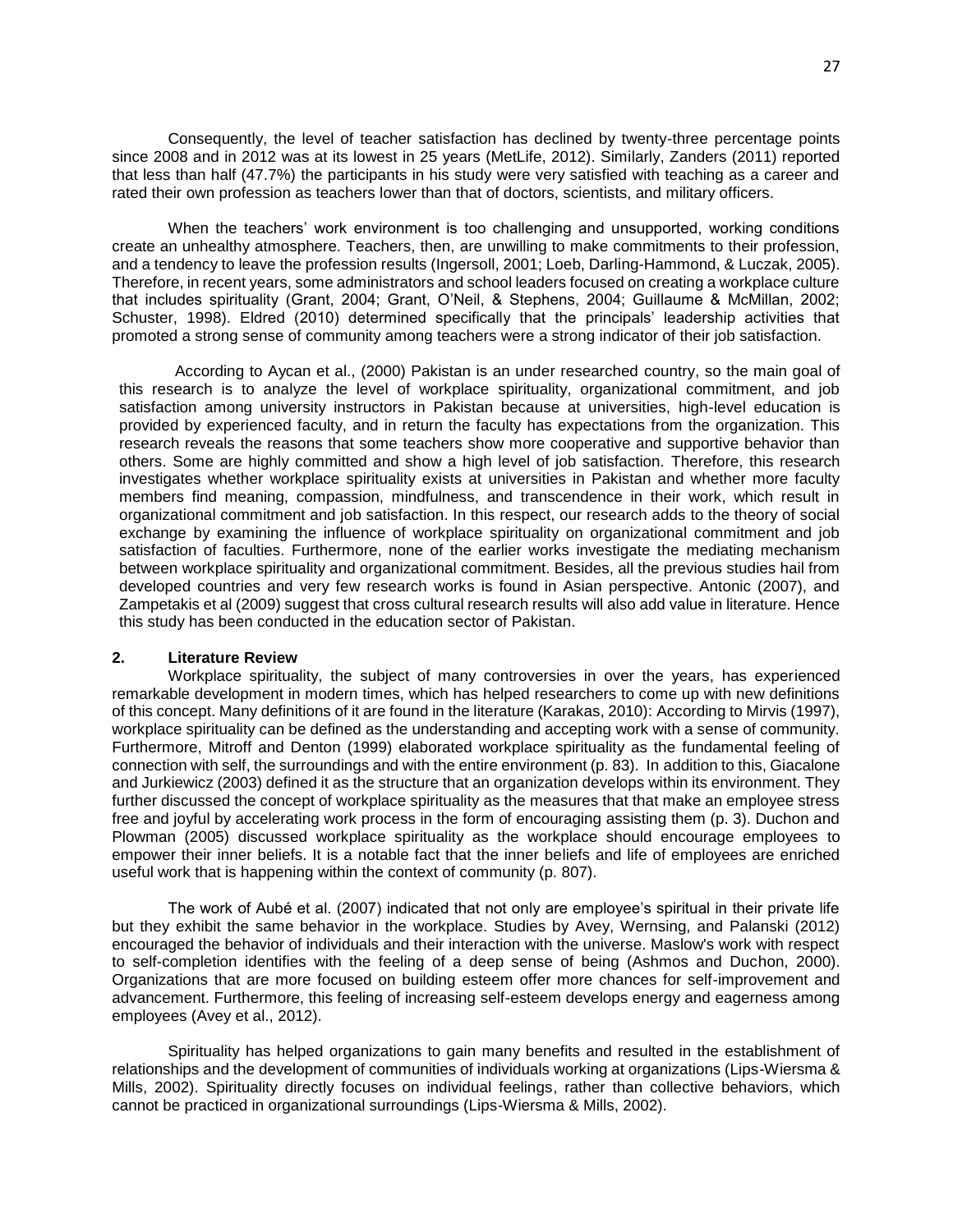## **2.1 Workplace Spirituality and Organizational Commitment**

Workplace spirituality can be understood as facilitation of the organisation related to employee experience at work (Pawar 2008). The work of (Aubé et al., 2007) examined that these days' employees are not only spiritual in their common life but they exhibit the same behaviour at the workplace. Organisations that are more focused on building esteem provide prior chances to encourage selfimprovement and advancement. In addition, this feeling of increasing self-esteem develops energy and eagerness among the employees (Avey et al., 2012). The social exchange theory postulates that the key determinant in both parties relationship is their individual interest. It is never considered unhealthy to develop self- interest between employee and employer because it is beneficial for both the parties in the long-term relationships. You will find that employees seek advantages in the form of rewards, monetary benefits, social and emotional connectivity at the workplace.

Based on the study of Alkahtani (2015) the organisational commitment is one of the most important aspects for the staff members in the sector of higher education. It has been argued that the most committed staff members can create higher effectiveness for the students and also reduces the burden for the education and the management of the organisation. It has also been discussed in several studies that the committed teachers play a vital role towards the development of skills and traits of the students that can be achieved in different domains of the field in the future (Tangthong, 2014).

Workplace spirituality is a current area of study related to organizational outcomes (Sprung, Sliter, & Jex, 2012), such as commitment, in which employees find helpful working conditions aligned with their internal feelings and work and community both play a vital role in creating connectivity between employees' work and spirit.

A study by (Ware & Kitsantas, 2011) identifies that teacher commitment to the organisation continues to be a confounding and it is a very common problem exciting in school districts throughout the US and further more studies also validate the fact that low retention rates are resulted from low commitment with among teachers (Ware & Kitsantas, 2011; Klassen & Chiu, 2011; Ingersoll, 2001). An association is found between the commitment of teacher and satisfaction of job with settings of school work (Moore, 2012). Since greater commitment levels result in high level of retention, it is not easy to understand the factors present in school working and how they may lead to improved commitment (Dumay & Galand, 2012).

A research study executed by Khanifer et al., (2010) related to the examining of relation amongst professional commitment and organizational spirituality of employees experienced that relation amid organizational commitment and workplace spirituality dimensions. The outcomes of research displayed that spirituality at workplace significantly and positively effects organizational commitment on employees. Research studies conducted by Chawal, & Guda, (2010); Rego & Cunha (2008) also support the results of workplace spirituality has positive relation with commitment within an organization. Furthermore, Osman-Gani, Hashim Yousf (2013) also displayed agreement that positively significant association exist among professional commitments and workplace spirituality. Hence, we propose the following hypotheses:

# *H1: Workplace spirituality has a statistically significant impact on organizational commitment. H2: Job satisfaction has a mediating impact between workplace spirituality and organizational commitment.*

### **2.2 Workplace Spirituality and Job Satisfaction**

Job satisfaction is referred to the concept of the level of satisfaction of employees with their jobs. The research conducted by Evans (1997) defined job satisfaction as the state of mind of the individuals, such the state of mind is determined by the extent up to which the job-related requirements of individuals have been satisfied. The concept of job satisfaction is also focused towards the overall attitudes of employees towards their job, and the positive experience acquired by the employees from their job (Allen and Meyer, 1990; Amundsen and Martinsen, 2014).

According to Pradhan and Jena, (2016), spiritual individuals provide significant advantages to their organisations since they exercise virtues within the context of work and have greater job satisfaction, increased productivity, increased job motivation and greater organisational commitment. When an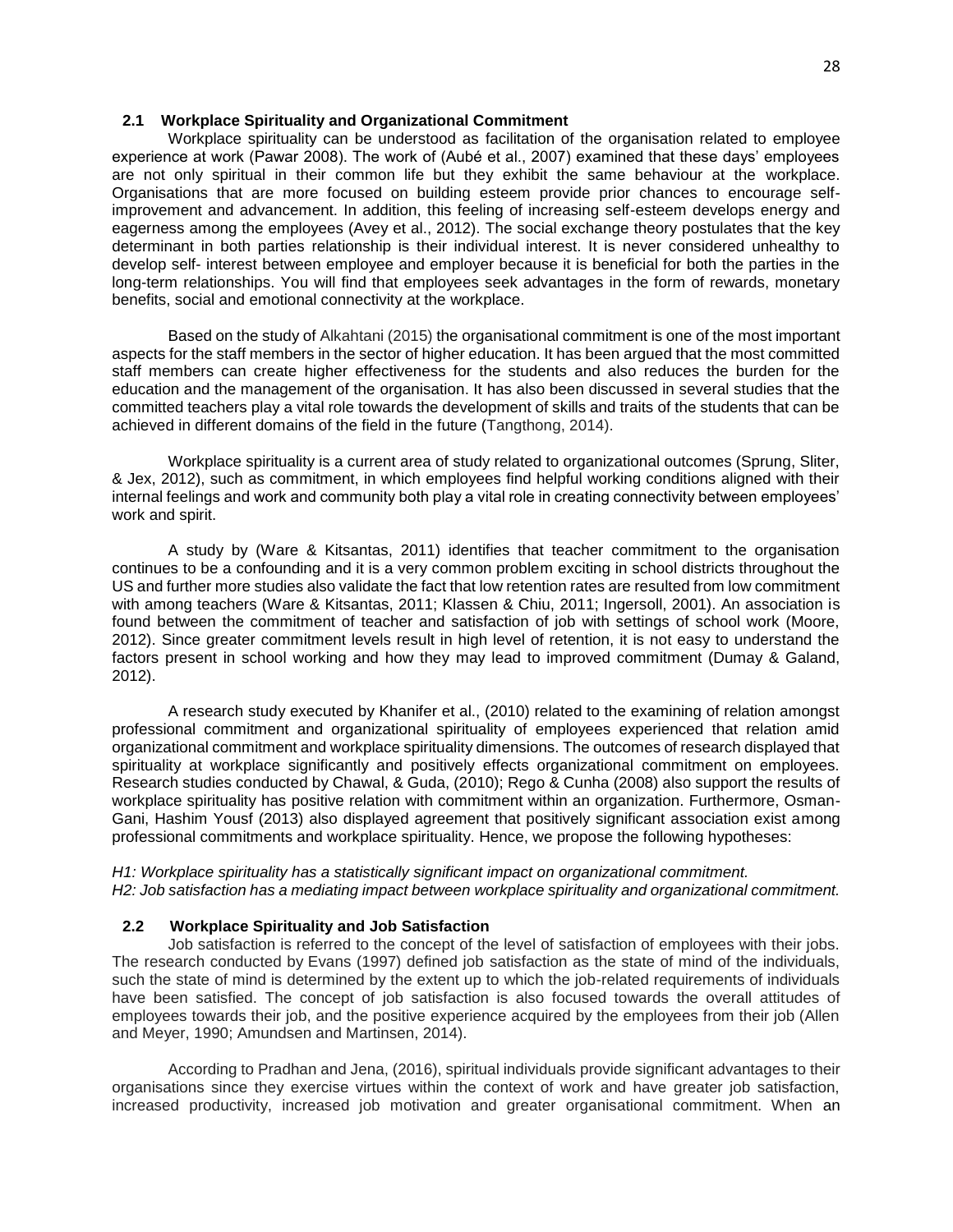organization takes care of its employees, they in turn develop positive opinions for the organization (Rhoades et al., 2001). Theory of social exchange dictate that employee's positive beliefs about their organization obligates them to care for the well-being of their organization and contribute towards organizational goals. A number of favourable outcomes of organizational support have been reported in literature, for instance, increased satisfaction, lower turnover intentions, increased commitment with the organization, and organizational identification (Edwards & Peccei, 2010; Riggle et al., 2009). More specifically, the researchers have also provided with the assessment of the dissatisfaction within the employees and having the increased factors of employee satisfaction towards the work that has been performed. The lack of satisfaction also creates different issues and reduces the level of commitment that they have towards the profession and the roles that they perform. It has been argued in the study of Griep et al (2016) that the lack of hygiene within the sector of higher education creates the issues of dissatisfaction among the employees of the higher education. Mirowsky (2017) has also argued that the staff members of the higher education institutions creates the low level of motivation for the employees and also provides limitations to their performance over time. Additionally, the study of Assiter (2017) has also emphasized the extreme physical and mental activities that creates the sense of poor working conditions within the higher education system. Moreover, according to the study of Anderson (2015) the level of confidence of the teachers and the staff members is highly decreased with the poor working conditions of the country.

In light of the research study conducted by Gupta, Kumar and Singh (2014), a significant and positive association amid job satisfaction and workplace spirituality has been found. A key role is played by the dimensions of WPS to fulfill the employees' intrinsic needs, hence a substantial influence exists among the two variables. According to the findings of Hassan, et.al (2016), job satisfaction and workplace spirituality displayed a significant positive impact.

Fanggida, Rolland, Suryana, and Efendi (2016) also find a positive and significant relationship between workplace spirituality and job satisfaction. Robert, Young, and Kelly (2006) relate job satisfaction to spiritual well-being and find a positive correlation. They include living by a set of values and beliefs and making a meaningful contribution in the world to be important components of spiritual well-being.

Van der Walt and De Klerk (2014) conduct a cross-sectional study in South Africa. Their results indicate a positive relationship between workplace spirituality and job satisfaction among white-collar workers. Their conclusion is that organizations need to be spiritually based in order to survive in the twentyfirst century and sustain workers who are satisfied with their work experience.

It has been stated by Goodarzi and Kaviani (2013) that the relation amid job satisfaction and spirituality for individuals and as well as the entire workplace is significant. Moreover, Lazar A. (2010) also observed that a positive and significant association amid job satisfaction and workplace spirituality exists. According to Zohar and Marshall (2000), spirituality interrelates and interchanges individual behaviour and emotional cognition of an employee's tendency to experience negative or positive feelings, which have a significant impact on employee's confidence. Hence many studies support the study of Choerudin including researchers (Gupta et al., 2014; Javanmard et al., 2014; Ahmed and Omar, 2014). Hence, we propose the following hypothesis.

*H3: Workplace spirituality has a statistically significant impact on job satisfaction.*

#### **2.3 Job Satisfaction and Organizational Commitment**

The commitment with an organisation and satisfaction of job has been researched in many previous studies including (Porter, Steers, Mowday & Boulian, 1974; Koh & Boo, 2004; Glisson & Durick, 1988; Capelleras). Results supporting cause and effect are found in the literature (Glisson & Durick, 1988). Organisational commitment is referred to as the response of an employee towards his or her organisation whereas job satisfaction is referred to as a response of employee towards a specific job (Namasivayam and Zhao, 2007; Feinstein and Vondrasek, 2001). According to Wasti (2000), a key distinguishing feature between organisational commitment and job satisfaction can be dialogued as "I like the organisation I work for" and "I like my job".

The core difference between job satisfaction and organisational commitment can be stated as; "I like my job" and "I like the organisation I work for". Feinstein and Vondrasek (2001), states that the commitment of employee towards their organisation should be more stable in comparison with their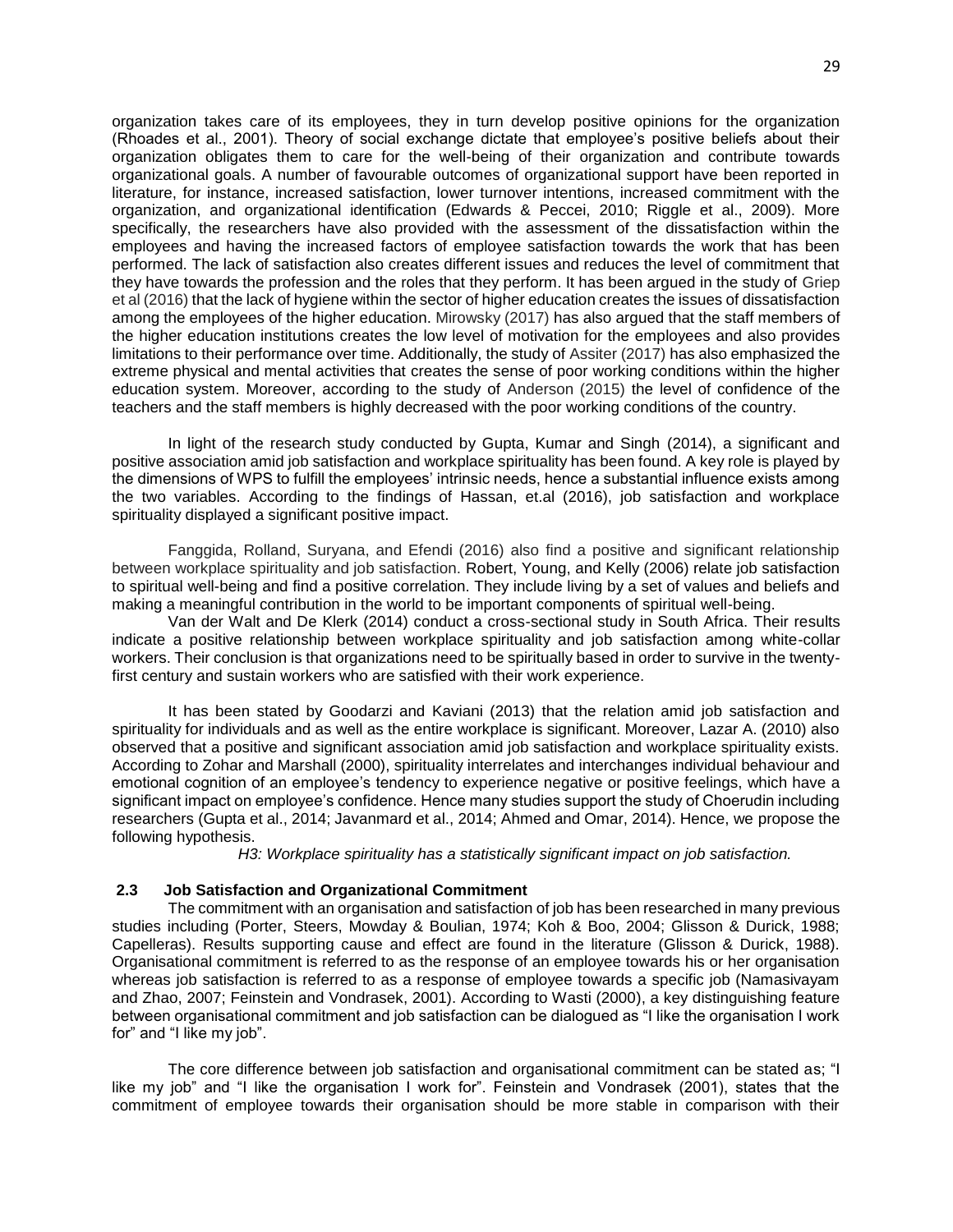satisfaction of job. Researches undertaken by (Koh and Boo, 2004; Koh and Boo, 2001; Jun et al., 2006) concludes that job satisfaction of employees are significantly affiliated with their organisational commitment since job satisfaction is considered as an essential factor through which employee's organisational commitment is developed.

A significant and positive influence of JS of employees has been supported by Zehir, et al. (2011) on OC in multinational and national companies. The literature available regarding the relation amid OC and JS is very extensive however few studies have been conducted to analyse the association amid the overall dimensions of both OC and JS. Additionally, Zehir et al. (2012) specified that the policies of company, supervision and job satisfaction itself substantially and constructively affects AC however the satisfaction with coworkers and colleagues does not positively correlate with AC. Only an individual effect of job satisfaction itself has been found to have substantial and constructive influence on CC, apart from JS's various other dimensions.

A study by Unal (2012) on a group of companies in Turkey also finds a significant relationship between JS and OC. Hence, we propose the following hypothesis:

*H4: Job satisfaction has a statistically significant impact on organizational commitment.*

# **2.4 Conceptual Framework**

The study conceptualized that workplace spirituality determines university faculty's organizational commitment and job satisfaction.



Figure 1. Conceptual framework

# **3. Research Methodology**

This study uses a cross-section survey. Both descriptive and correlational research designs were used. The study targeted all the teaching faculty at public and private universities in Karachi, Pakistan. Nonprobability, convenience sampling was used in which five universities were selected, followed by simple random sampling to select representative departments and faculty in the selected departments. Data for the study were collected by administering a 64-item questionnaire to a sample of 600 teaching faculty. Twenty-two items measure workplace spirituality, 24 items measure organizational commitment (8 items for each type of commitment), and 20 items measure job satisfaction. A total of 574 questionnaires were returned, and our analysis was done with the help of SPSS and PLS-SEM.

# **3.1 Data Collection Method**

 Data were collected with the help of two volunteer employees working at each university. By mutual agreement with the author, these employees were sent to collect data by hand; a Google doc questionnaire was also designed, and its link was shared with the human resource department at the respective universities to enable their faculty to complete it. The completed questionnaires were then collected for analysis.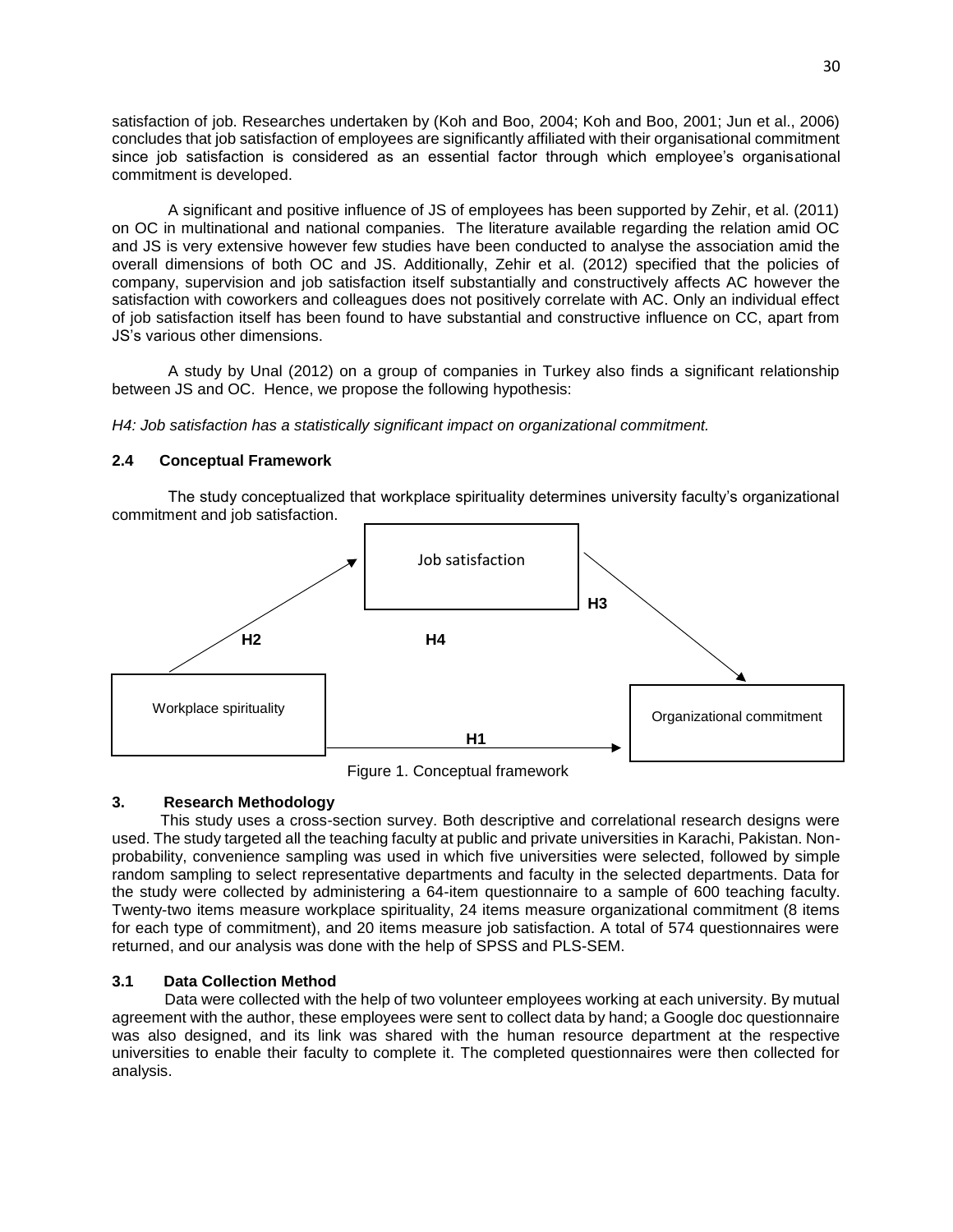# **3.2 Measurement of Variables**

The constructs used in the conceptual framework have already been used by others and have known reliability. Different rating scales were used by the authors, all use a five-point Likert scale. A summary of the constructs used, with the name of the constructs, sources, reliabilities, and other details, is in Table1.

|                                         | <b>Sources</b>                                                                                                    | <b>Items</b> | <b>Scale</b> | <b>Type</b> | <b>Reliability</b> | Validity |
|-----------------------------------------|-------------------------------------------------------------------------------------------------------------------|--------------|--------------|-------------|--------------------|----------|
| Compassion                              | McCormick (1994),<br>Mahoney and Graci (1999),<br>Ingersoll (2003), Delgado (2005),<br>Twigg and Parayitam (2006) | 4            | $1 - 5$      |             | 0.63               | yes      |
| <b>Mindfulness</b>                      | Brown and Ryan 2003);<br>Walach et al. (2006)                                                                     | 6            | $1 - 5$      |             | 0.79               | yes      |
| <b>Meaningful Work</b>                  | Ashmos and Duchon (2000)                                                                                          |              | $1 - 5$      |             | 0.78               | yes      |
| <b>Transcendence</b>                    | Kinjerski and Skrypnek (2006);<br>Delaney (2005).                                                                 |              | $1 - 5$      |             | 0.75               | yes      |
| <b>Affective Commitment</b>             | Allen and Meyer (1990)                                                                                            |              | $1 - 5$      |             | 0.82               | yes      |
| <b>Continuance</b><br><b>Commitment</b> | Allen and Meyer (1990)                                                                                            |              | $1 - 5$      |             | 0.73               | yes      |
| <b>Normative Commitment</b>             | Allen and Meyer (1990)                                                                                            | 8            | $1 - 5$      |             | 0.76               | yes      |
| <b>Job Satisfaction</b>                 | Weiss, Dawis, & England (1967);<br>Minnesota short survey                                                         | 20           | $1 - 5$      |             | 0.86               | yes      |

## **Table 1. Format of Construct**

# **3.3 Respondent profile**

Table 2 provides the details on respondents' socio demographic characteristics (marital status, age, tenure, level of position, and education).

**Table 2. Summary of Respondent Characteristics**

|                          |                      | <b>Frequency</b> | Percentage     |
|--------------------------|----------------------|------------------|----------------|
| <b>Marital status</b>    | Married              | 354              | 62             |
|                          | Unmarried            | 220              | 38             |
| Age                      | 21-30                | 235              | 41             |
|                          | $31 - 40$            | 262              | 46             |
|                          | 41-50                | 51               | 8              |
|                          | Above 50             | 26               | 5              |
| Tenure                   | 1-3 years            | 212              | 37             |
|                          | 4-6 years            | 211              | 37             |
|                          | 7-10 years           | 119              | 20             |
|                          | 10-13years           | 31               | 5              |
|                          | 14 and above         | 1                |                |
| <b>Level of position</b> | Junior fellow        | 84               | 14             |
|                          | Lecturer             | 355              | 62             |
|                          | Assistant professor  | 109              | 19             |
|                          | Associate professor  | 23               | 4              |
|                          | Professor            | 3                |                |
| <b>Education</b>         | Intermediate/A level | 12               | $\overline{2}$ |
|                          | Undergraduate        | 29               | 5              |
|                          | Graduate             | 461              | 80             |
|                          | Doctorate            | 72               | 13             |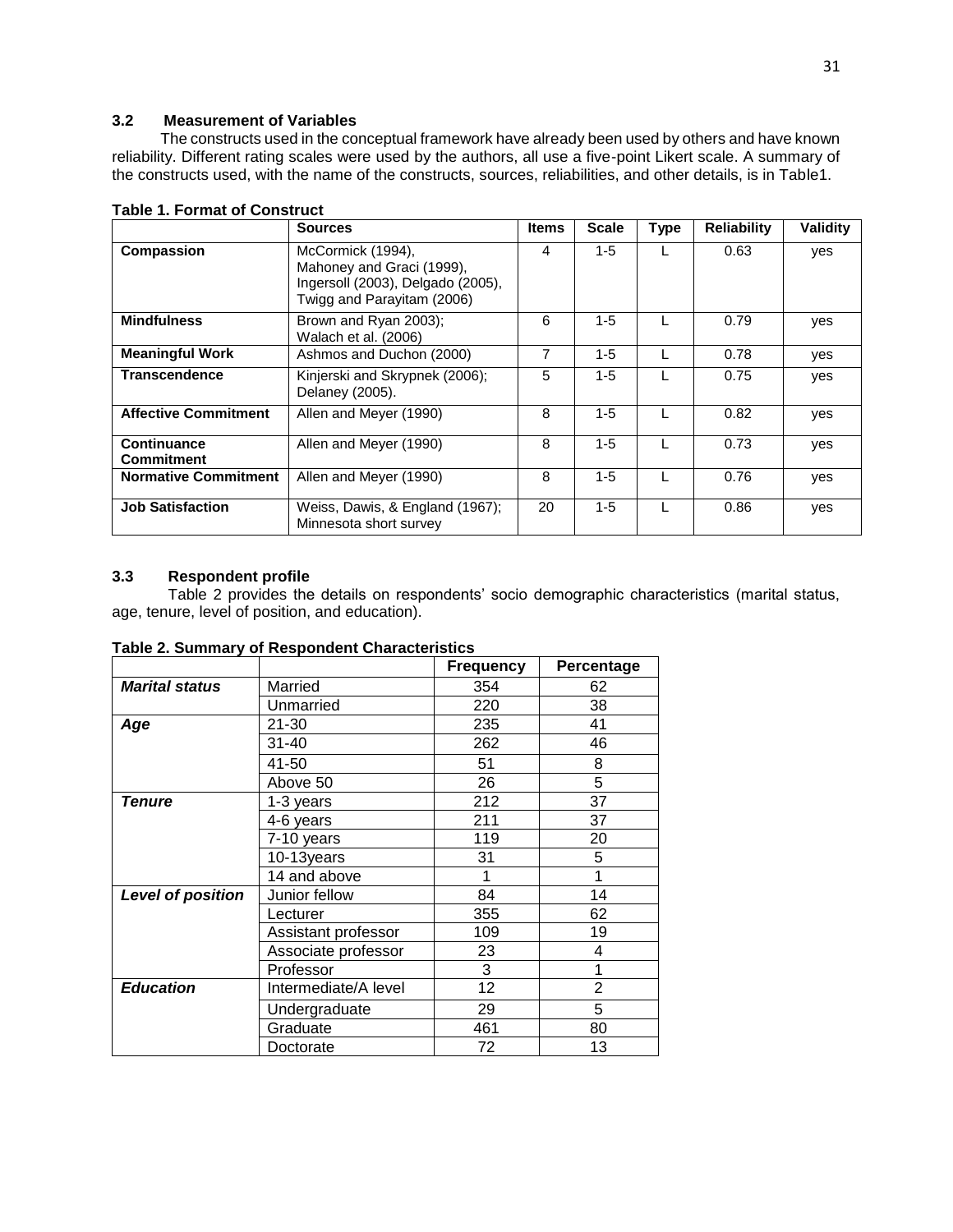# **3.4 Exploratory Factor Analysis (EFA)**

All the constructs used have established reliability and validity, and most of them have been used by other researchers in a similar context. Summarized EFA results are given in Table 3.

| <b>Construct</b>      | Original<br>items | Kaiser-<br><b>Meyer Olkin</b> | <b>Bartlett's Test</b><br>of Sphericity | <b>Cumulative</b><br><b>Factor Loading</b> | <b>Items</b><br><b>Retained</b> |
|-----------------------|-------------------|-------------------------------|-----------------------------------------|--------------------------------------------|---------------------------------|
|                       |                   |                               |                                         |                                            |                                 |
| Compassion            | 4                 | 0.62                          | 590.149                                 | 55.942%                                    | 4                               |
| <b>Mindfulness</b>    | 6                 | 0.542                         | 564.943                                 | 57.233%                                    | 6                               |
| Meaningful work       |                   | 0.881                         | 2,917.652                               | 74.918%                                    |                                 |
| Transcendence         | 5                 | 0.529                         | 678.552                                 | 61.970%                                    | 5                               |
| Affective commitment  | 8                 | 0.605                         | 442.205                                 | 60.320%                                    | 5                               |
| Continuous commitment | 8                 | 0.610                         | 1.317E3                                 | 66.455%                                    |                                 |
| Normative commitment  | 8                 | 0.722                         | 4.047E3                                 | 78.549%                                    |                                 |
| Organizational        | 24                | 0.755                         | 1.607E4                                 | 87.94%                                     | 17                              |
| Commitment            |                   |                               |                                         |                                            |                                 |
| Job satisfaction      | 20                | 0.95                          | 10,115.78                               | 82.421%                                    | 20                              |

# **Table 3. Variable Status after EFA**

Table 3 shows that after dropping items that did not meet the prescribed requirements, the final results indicate that each construct loaded very well and meets the statistical requirements.

## **3.5 Testing Overall Model through PLS-SEM**

#### **Table 4: Measurement Model**

| <b>Construct</b>                 | <b>Item</b>      | Loadings | <b>AVE</b> | <b>CR</b> |
|----------------------------------|------------------|----------|------------|-----------|
| <b>Workplace Spirituality</b>    | C <sub>4</sub>   | 0.844    | 0.631      | 0.836     |
|                                  | M1               | 0.751    |            |           |
|                                  | T <sub>4</sub>   | 0.785    |            |           |
| <b>Organizational Commitment</b> |                  |          |            |           |
|                                  | AC <sub>1</sub>  | 0.856    | 0.648      | 0.880     |
|                                  | AC <sub>2</sub>  | 0.835    |            |           |
|                                  | AC <sub>3</sub>  | 0.806    |            |           |
|                                  | CC <sub>2</sub>  | 0.715    |            |           |
| <b>Job Satisfaction</b>          |                  |          |            |           |
|                                  | JS2              | 0.871    | 0.720      | 0.966     |
|                                  | JS3              | 0.864    |            |           |
|                                  | JS4              | 0.843    |            |           |
|                                  | JS7              | 0.829    |            |           |
|                                  | JS8              | 0.846    |            |           |
|                                  | JS9              | 0.847    |            |           |
|                                  | <b>JS12</b>      | 0.848    |            |           |
|                                  | JS <sub>13</sub> | 0.863    |            |           |
|                                  | <b>JS17</b>      | 0.823    |            |           |
|                                  | <b>JS18</b>      | 0.866    |            |           |
|                                  | <b>JS19</b>      | 0.831    |            |           |

Table 4 shows the items remained after running CFA in PLS SEM. The items comprising factor loading above 0.70 were retained. Workplace spirituality had 3 items left meeting the criteria of factor loading above threshold, whereas organizational commitment had 4 items left and job satisfaction had 11 items left. Therefore, the measurement model in table 4 indicates the factor loading of the retained items, along with their average variance and composite reliability.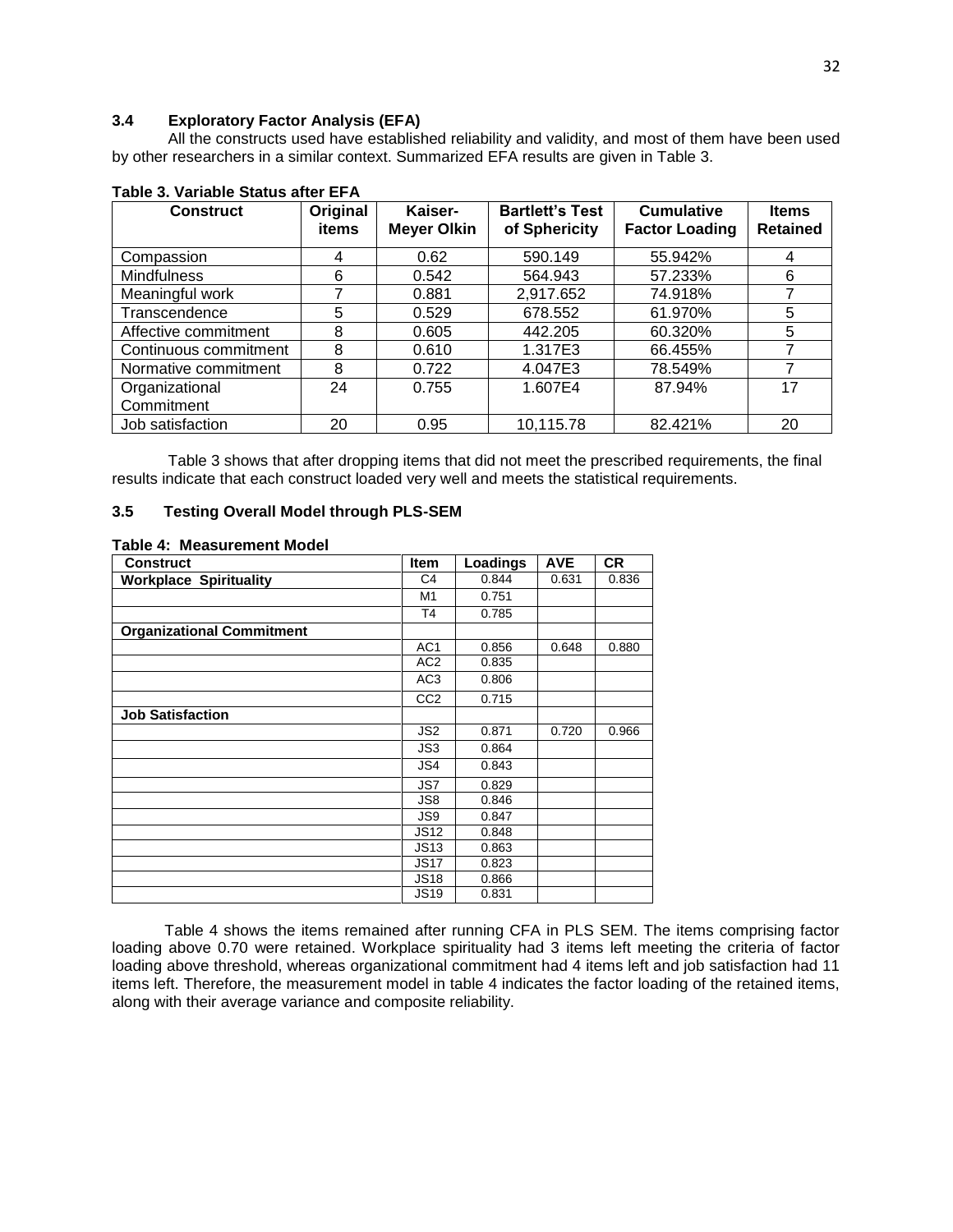|                                  |          |          | ັ        |
|----------------------------------|----------|----------|----------|
| Job Satisfaction                 | 0.848417 |          |          |
| <b>Organizational Commitment</b> | 0.217146 | 0.805560 |          |
| <b>Workplace Spirituality</b>    | 0.324014 | 0.730943 | 0.794131 |

**Table 5: Discriminant Validity (Fornell- Larcker Criterion)**

 Table 5 shows the square root of variance explained is greater than the square of each correlation value. This suggests the construct used in the study are distinctive (Bryman & Bell, 2015). The Fornell-Larcker criterion-based discriminant validity analysis also revealed the satisfactory level of the discriminant validity.

### **3.6 Overall PLS-SEM Model**

 The result of the model is presented in Figure 2. Workplace spirituality has an overall impact on job satisfaction and organizational commitment. Each of these relationships is represented by a hypothesis. The latent variables are represented by oval shapes. For relationships that were found significant, the link is represented by solid arrows, and the β coefficients are shown. The figure also shows R2, which is used to evaluate model fit and refers to the percentage of variance of the dependent variables (job satisfaction and organizational commitment) explained by the independent variable (workplace spirituality). The summarized model is depicted in Figure 2.



**Figure 2. PLS–SEM Model**

*Note: workplace spirituality (WPS), organizational commitment (OC), job satisfaction (JS)* 

# **4. Results**

All the hypotheses except one were found to be positive and significantly correlated at the  $p < 0.05$ level.

### *Alternative Hypothesis 1: Workplace spirituality has a statistically significant impact on organizational commitment.*

 H1 tested the impact of workplace spirituality on organizational commitment statistical significance. The positive and significant path ( $\beta$  = 0.738: t = 39.221, p < .05) suggests that the greater the workplace spirituality is, the more that university instructors will be emotionally devoted to the organization. Therefore, the null hypothesis was rejected.

# *Alternative Hypothesis 2: Workplace spirituality has a statistically significant impact on job satisfaction.*

H2 tested the *impact of* workplace spirituality on job satisfaction for statistically significance. The positive and significant path (β = 0.324; t= 8.166, p < .05) suggests that the greater the spirituality in the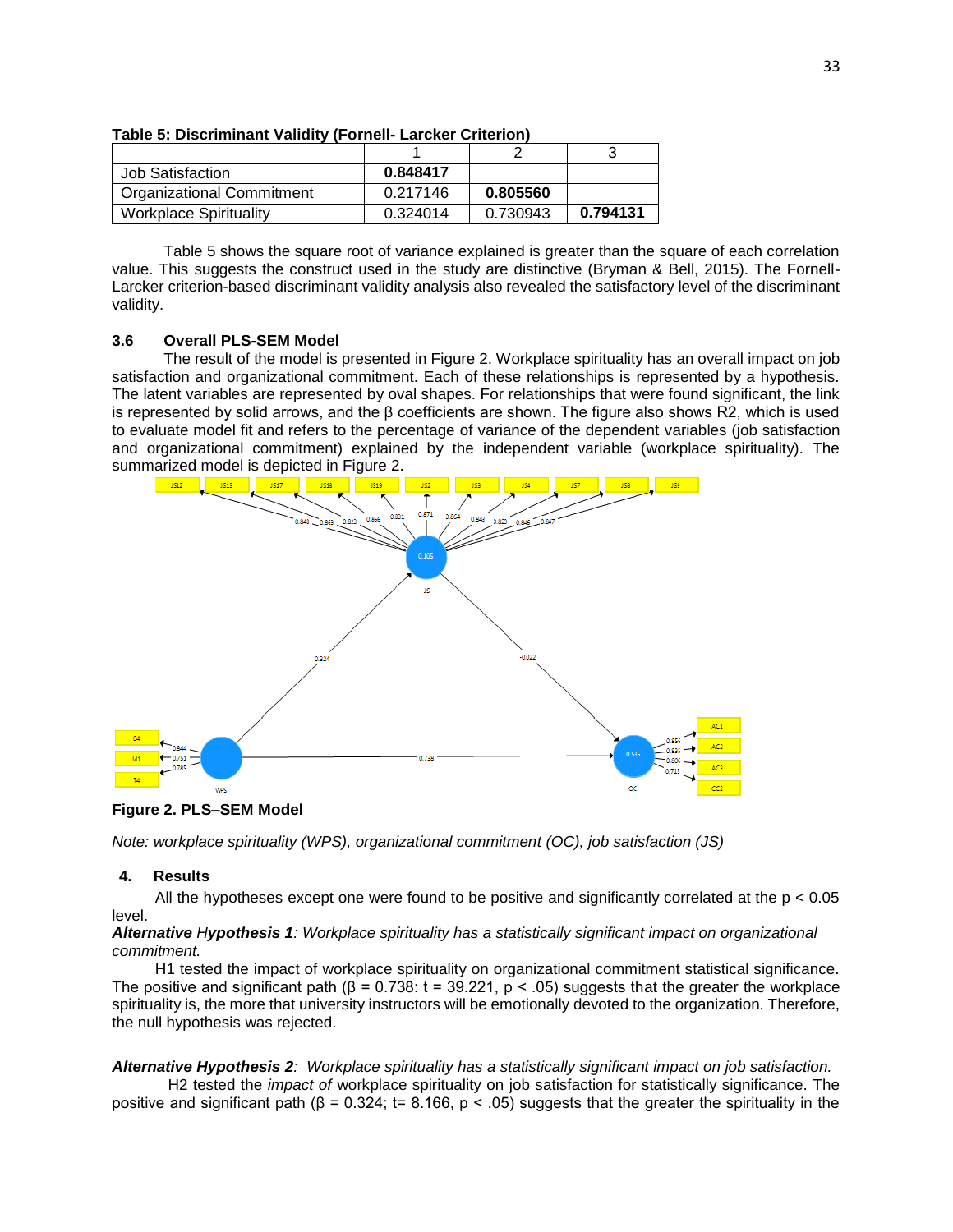workplace, the more that university teachers will be satisfied with their job. Therefore, the proposed relationship between the two constructs is supported.

**Alternative Hypothesis 3**: Job satisfaction has a statistically significant impact on organizational commitment.

H3 states that job satisfaction has a statistically significant impact on organizational commitment. The negative and insignificant path ( $\beta$  = -0.022, t= 0.738, p > .05) suggests that more that employees are dissatisfied with their jobs, the less they are committed to the organization. Therefore, null hypothesis is failed to reject.

## **4.1 Mediation Analysis**

 To test H4, we perform bootstrapping in PLS-SEM. Zhao et al. (2010) suggest a mediation model, which is further supported by Hair et al. (2017) for PLS- SEM. The same model is used to check the mediation effect of job satisfaction between WPS and OC.

**Alternative Hypothesis 4**: Job satisfaction has a mediating impact between workplace spirituality and organizational commitment.

The first step was to find p1 and p2 values significant or insignificant. The p1 value of the WPS and JS path was found significant. The p2 value between JS and OC was found insignificant. In the second step, the p3 value between WPS and OC was checked and it was found significant. In the final stage, we checked whether p1, p2, and p3 are positive or negatives and found them to be positive. The bootstrapping analysis showed that the indirect effect *β* = -0.007 was insignificant, with a t-value of 0.699 and the *p*-value 0.242 for WPS->JS->OC. Therefore, we conclude that No- mediation is found. Therefore, the null hypothesis was confirmed. Table 6 shows the summarized result of hypothesis.

| <b>Hypothesis</b> | Relationship | Std. Beta   | <b>Std. Error</b> | T-value   | <b>Decision</b> |
|-------------------|--------------|-------------|-------------------|-----------|-----------------|
| H1                | WPS-> OC     | 0.738071    | 0.019184          | $39.221*$ | Supported       |
| H <sub>2</sub>    | WPS->JS      | 0.324014    | 0.03968           | 8.166*    | supported       |
| H3                | JS->OC       | $-0.021988$ | 0.002988          | $0.738*$  | Not Supported   |
| H4                | WPS->JS->OC  | $-0.007127$ | 0.010192          | $0.699*$  | Not Supported   |

### **Table 6: Hypothesis Testing**

**WPS (workplace spirituality), OC (organizational commitment), JS (job satisfaction)**

# **5. Discussion and Conclusion**

H1 is supported by the results, which is consistent with the prior literature (Milliman et al., 2003; Rego & Cunha, 2008; Rego et al., 2007). Khanifer et al. (2010) show that spirituality in the workplace positively influences employees' organizational commitment. Research findings by Chawal and Guda (2010) also indicate that workplace spirituality has a significant relationship with organization commitment. Fanggiade et al. (2015) confirm that spirituality workplace has a positive significant relationship with organizational commitment. Studies have found that employees able to express their spirituality at work are more committed to their organization. These findings also support the work of Javanmard (2012), Osman-Gani (2013), and Ghani et al. (2018).

H2 is supported by the results. Studies have found that employees who engage in workplace spirituality are more likely to be satisfied with their jobs and refrain from deviant behaviors in the workplace (Ahmad and Omar 2014). Furthermore, workplace spirituality has the potential to affect job participation and commitment across various organizational categories and professions by involving individuals in significant ways (Word, 2012). Fanggiade et al. (2015) reported in his study that spirituality workplace has a significantly positive relationship with organizational commitment. Hence their study also supports the work of Choerudin (2014), Javanmard, Nami, and Haraghi (2014), and Gupta, Kumar, and Singh (2014).

H3 is supported by the results. High organizational commitment and job satisfaction among employees empowers them to be motivated. Several studies have found job satisfaction and organizational commitment to be related (Capelleras, 2005: 156; Glisson & Durick, 1988: 61; Koh & Boo, 2004: 677; Porter, Steers, Mowday, & Boulian, 1974: 608).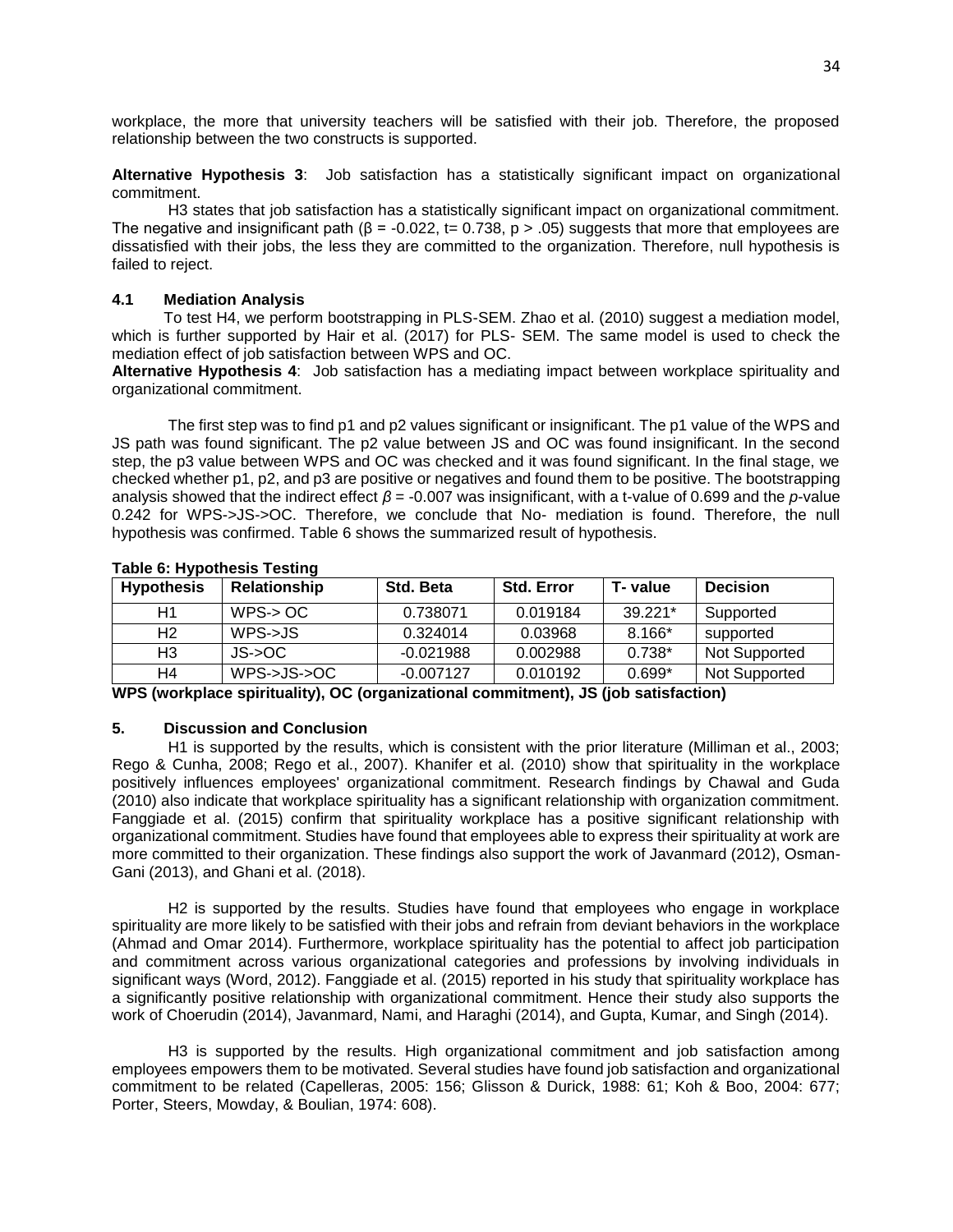H4 was not supported by the results. This study contributes to the literature by indicating that, by increasing workplace spirituality, work satisfaction is increased (Marques et al., 2003). And workplace spirituality can lead to organizational commitment, but job satisfaction does not mediate the relationship between WPS and OC. Hence, we can conclude that university teachers are highly committed when they find a flexible working environment and their passion for work is increased, but if the working environment is not suitable or comfortable, ultimately, they are not going to be satisfied with their jobs. Based on the findings, this study concludes that increased spirituality among teachers relates to increased job satisfaction, and organizational commitment among teachers. The results of this study are consistent with previous studies. This job satisfaction, in turn, appears to relate to teacher experiences of respect and support from others, and results in feelings by teachers that they are making a difference. This shows that workplace spirituality influences the feelings of the teachers that encourage them to work beyond expectations (Ghani et al. 2018).

Furthermore, workplace spirituality enables the employees to indulge in work even more along with interacting with others in an increased manner which result in the betterment of employee along with organization (Lewin & Regine, 2000). Therefore, it is suggested for both private and public organizations to incorporate the WPS to compete in the market in a better manner (Marques, 2005). Moreover, to enhance the creativity of the employees the organizations ought to provide explicit direction (Milliman et al., 2003). However, the positive influence of WPS on the JS would result in enhanced communication and interaction amongst the employees that would further enhance trust, integrity and humility. Additionally, the incorporation of WPS within the organization would enhance the level of tolerance amongst the employees which would further reduce the stress levels and would increase the commitment level. Therefore, the retention of best employees within the organization would increase.

### **5.1 Future Directions and Limitations**

The study covers only the education sector because of unavoidable time and resource limitations, and the results could be further improved by including sectors such as nonprofit organizations, insurance companies, banking, textiles, and telecommunications as these industries are not just the most important but people oriented. Profit generation is important at insurance organizations, and nonprofit organizations are related to social responsibilities. Another limitation is the sample we used came from one city in Pakistan. Moreover, our respondents were generally Muslims. So, the generalizability of this examination might be affected by our gathering data on only one group. Adherents of different religions might yield different results, so this conceptual framework could be extended to studying members of different religions.

Most of the dependent variables could be used, instead of job satisfaction—for example, absenteeism, trust, employee engagement, and employee turnover can also be considered. Here job satisfaction is used as the mediator; in future studies, most of the mediators and moderators could be used—for example, job embeddedness, POS, spiritual leadership, emotional intelligence, positive feelings, and demographic variables, such as age, gender, education, and tenure.

### **References**

- Ahmad, A., & Omar, Z. (2014). Reducing deviant behavior through workplace spirituality and job satisfaction. *Asian Social Science*, *10*(19), 107.
- Allen, N. J., & Meyer, J. P. (1990). The measurement and antecedents of affective, continuance and normative commitment to the organization. *Journal of occupational psychology*, *63*(1), 1-18.
- Ashmos, D. P., & Duchon, D. (2000). Spirituality at work: A conceptualization and measure. *Journal of management inquiry*, *9*(2), 134-145.
- Aube, C., Rousseau, V., & Morin, E. M. (2007). Perceived organizational support and organizational commitment: The moderating effect of locus of control and work autonomy. *Journal of managerial Psychology*, *22*(5), 479-495.
- Avey, J. B., Wernsing, T. S., & Palanski, M. E. (2012). Exploring the process of ethical leadership: The mediating role of employee voice and psychological ownership. *Journal of Business Ethics*, *107*(1), 21-34.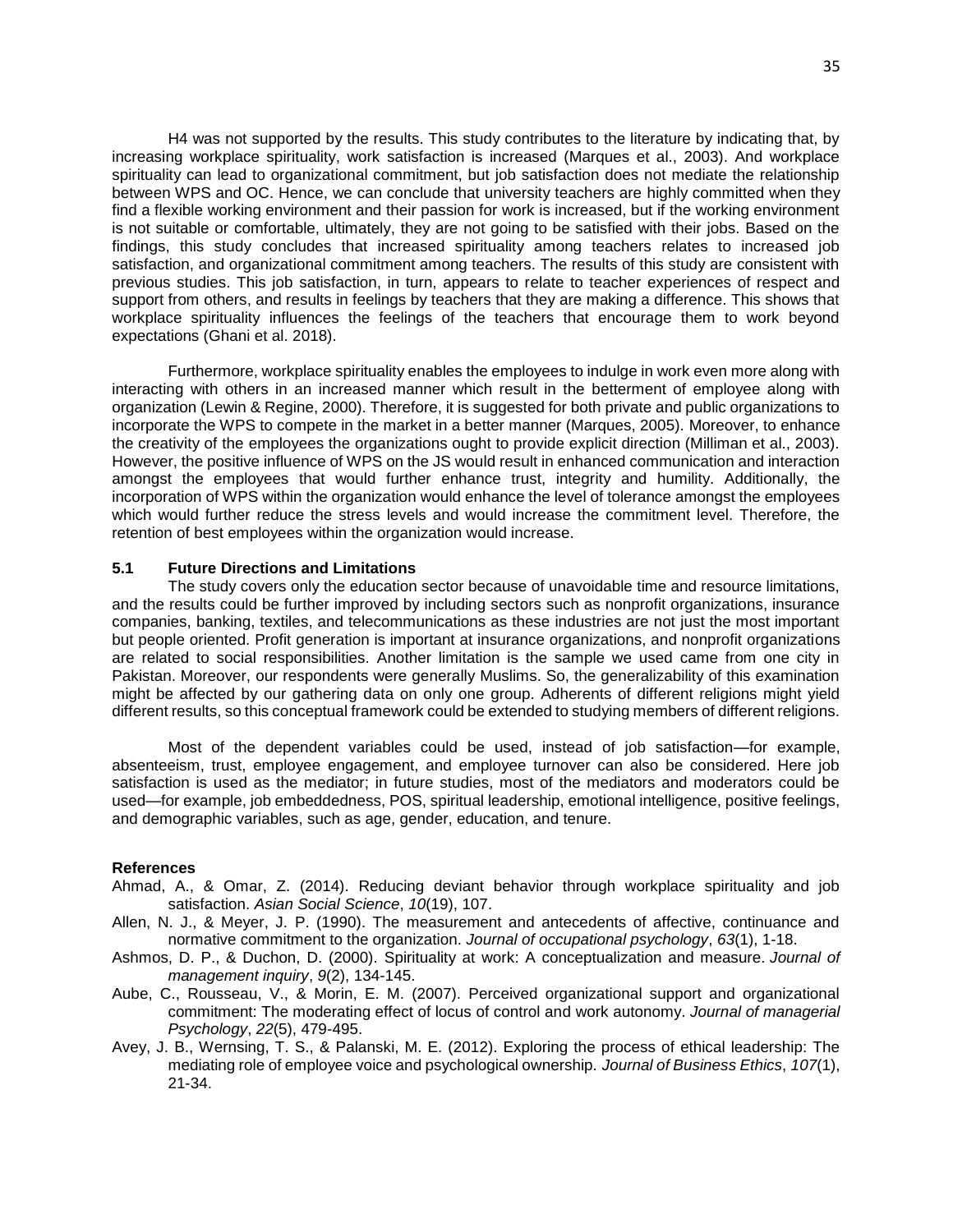- Aycan, Z., Kanungo, R., Mendonca, M., Yu, K., Deller, J., Stahl, G., & Kurshid, A. (2000). Impact of culture on human resource management practices: A 10‐country comparison. *Applied Psychology*, *49*(1), 192-221.
- Benefiel, M. (2003). Mapping the terrain of spirituality in organizations research. *Journal of Organizational Change Management*, *16*(4), 367-377.
- Brown, K. W., & Ryan, R. M. (2003). The benefits of being present: mindfulness and its role in psychological well-being. *Journal of personality and social psychology*, *84*(4), 822.
- Bryman, A., & Bell, E. (2015). *Business Research Methods*. Oxford University Press, USA.
- Capelleras, J. L. (2005). Attitudes of academic staff towards their job and organization: an empirical assessment. *Tertiary Education & Management*, *11*(2), 147-166.
- Chawla, V., & Guda, S. (2010). Individual spirituality at work and its relationship with job satisfaction, propensity to leave and job commitment: An exploratory study among sales professionals. *Journal of Human Values*, *16*(2), 157-167.
- Choerudin, A. (2014). The relationship between spirituality and work attitude: an empirical study. *International Journal of Management Research and Reviews*, *4*(4), 455.
- Delaney, C. 2005. The spirituality scale: Development and psychometric testing of a holistic instrument to assess the human spiritual dimension. *Journal of Holistic Nursing* 23(2),145-67.
- Delgado, C. (2005). A discussion of the concept of spirituality. Nursing science quarterly, 18(2), 157-162.
- Driver, M. (2005). From empty speech to full speech? Reconceptualizing spirituality in organizations based on a psychoanalytically-grounded understanding of the self. *Human Relations, 58*(9), 1091-1110.
- Duchon, D., & Plowman, D. A. (2005). Nurturing the spirit at work: Impact on work unit performance. *The Leadership Quarterly, 16*(5), 807-833.
- Dumay, X., & Galand, B. (2012). The multilevel impact of transformational leadership on teacher commitment: Cognitive and motivational pathways. *British Educational Research Journal*, *38*(5), 703-729.
- Eldred, J. A. (2010). *A Study to Determine the Relationship between the Perceived Leadership Styles of School Principals and Teacher Job Satisfaction at Selected Elementary Schools*. ProQuest LLC. 789 East Eisenhower Parkway, PO Box 1346, Ann Arbor, MI 48106.
- Fanggida, E., Rolland, E., Suryana, Y., & Efendi, N. (2016). Effect of a Spirituality Workplace on Organizational Commitment and Job Satisfaction. (Study on the Lecturer of Private Universities in the Kupang City-Indonesia). *Procedia-Social and Behavioral Sciences*, *219*, 639-646.
- FanggidaE, R. E. (2015). Spirituality leadership to create transformational leadership: referring to leadership values in Christianity in Indonesia. *Grand Inna, Kuta, Bali, Indonesia*, 203.
- Feinstein, A. H. and Vondrasek, D. (2001). A Study of Relationships between Job Satisfaction and Organizational Commitment among Restaurant Employees. *Journal of Hospitality, Tourism, and Leisure Science,* http://hotel.unlv.edu/pdf/jobSatisfaction.pdf
- Ghani, A., Abdullah, K., & Allah, A. (2018). Workplace spirituality enhance organizational.L
- Giacalone, R. A., & Jurkiewicz, C. L. (2003). Right from wrong: The influence of spirituality on perceptions of unethical business activities. *Journal of business Ethics*, *46*(1), 85-97.
- Gibson, J. J. (2014). *The ecological approach to visual perception: classic edition*. Psychology Press.
- Glisson, C., & Durick, M. (1988). Predictors of job satisfaction and organizational commitment in human service organizations. *Administrative science quarterly*, 61-81.
- Goodarzi, H. T., & Kaviani, M. (2013). The relationship between spirituality and job satisfaction. *IOSR Journal of Business and Management*, *12*(5), 108-116.
- Grant, D. (2004).Spiritual interventions: how, when and why nurses use them Holistic Nursing Practice, 18 (1) (2004), pp. 36-42
- Grant, D., O'Neil, K., & Stephens, L. (2004). Spirituality in the workplace: New empirical directions in the study of the sacred. *Sociology of religion*, *65*(3), 265-283.
- Guillaume, C., & McMillan, K. (2002). Spirit lifting. *Nursing management*, *33*(6), 39-40.
- Gupta, M., Kumar, V., & Singh, M. (2014). Creating satisfied employees through workplace spirituality: A study of the private insurance sector in Punjab (India). *Journal of business ethics*, *122*(1), 79-88.
- Hair Jr, J. F., Sarstedt, M., Ringle, C. M., & Gudergan, S. P. (2017). *Advanced issues in partial least squares structural equation modeling*. SAGE Publications.
- Hassan, M., Bin Nadeem, A., & Akhter, A. (2016). Impact of workplace spirituality on job satisfaction: Mediating effect of trust. *Cogent Business & Management*, *3*(1), 1189808.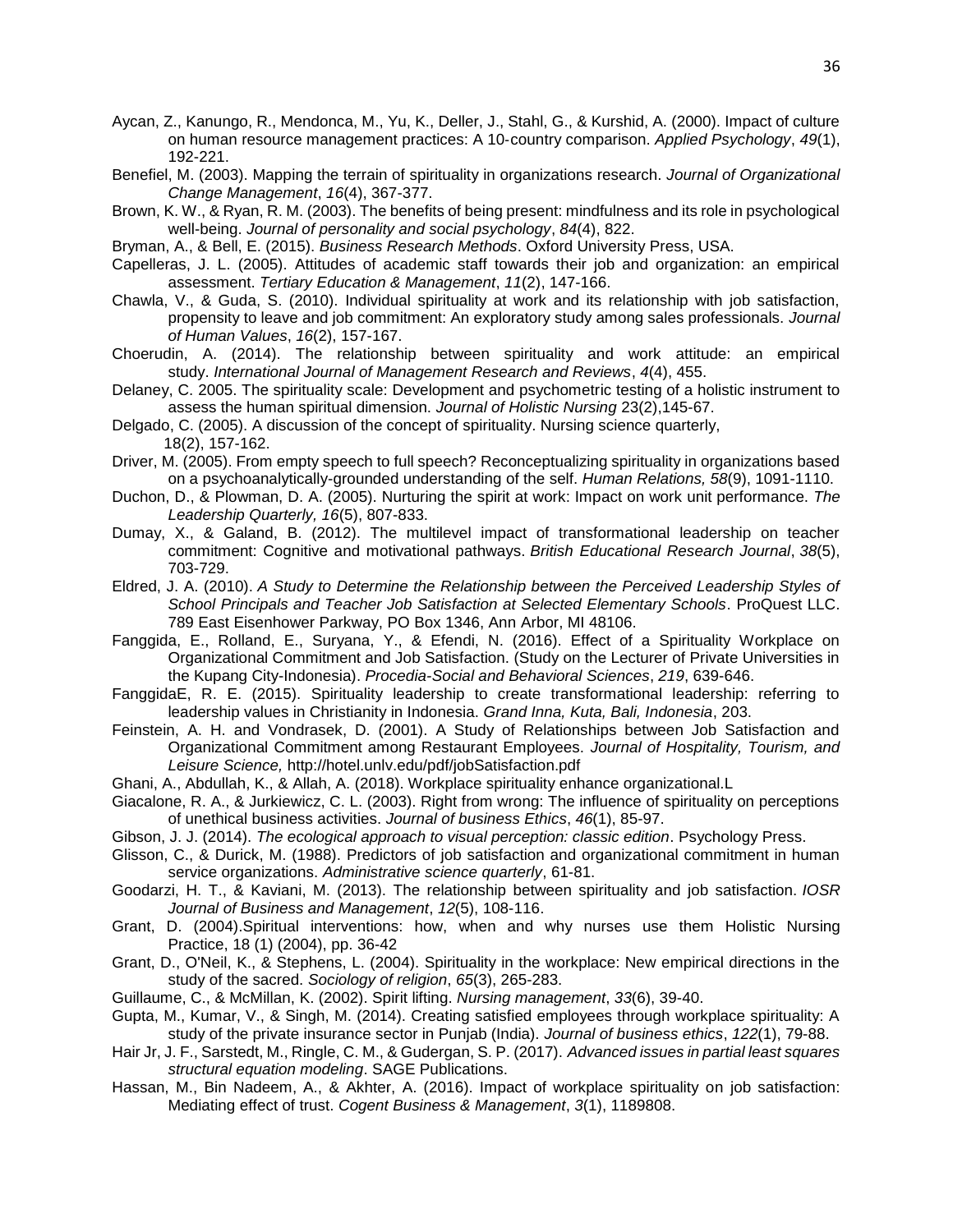- Ingersoll, R. M. (2001). Teacher turnover and teacher shortages: An organizational analysis. *American educational research journal*, *38*(3), 499-534.
- Javanmard, H., Nami, A., & Haraghi, M. (2014). Survey the Relationship Between Job Satisfaction and Workplace Spirituality. *Kuwait Chapter of the Arabian Journal of Business and Management Review*, *3*(6), 68.
- Jun, M., Cai, S., & Shin, H. (2006). TQM practice in maquiladora: Antecedents of employee satisfaction and loyalty. *Journal of operations management*, *24*(6), 791-812.
- Karakas, F. (2010). Spirituality and performance in organizations: A literature review. *Journal of business ethics*, *94*(1), 89-106.
- Khanifar, H., Jandaghi, G., & Shojaie, S. (2010). Organizational consideration between spirituality and professional commitment. *European Journal of Social Sciences*, *12*(4), 558-571.
- Kinjerski, V., & Skrypnek, B. J. (2006, August). Measuring the intangible development of the spirit at work scale. In *Academy of management proceedings* (Vol. 2006, No. 1, pp. A1-A6). Briarcliff Manor, NY 10510: Academy of Management.
- Klassen, R. M., & Chiu, M. M. (2011). The occupational commitment and intention to quit of practicing and pre-service teachers: Influence of self-efficacy, job stress, and teaching context. *Contemporary Educational Psychology*, *36*(2), 114-129.
- Koh H. C., E. H. Y. Boo (2001) The Link between Organizational Ethics and Job Satisfaction: A Study of Managers in Singapore. *Journal of Business Ethics* 29, 309–324.
- Koh, H.C. & Boo, E.H.Y. 2004. Organizational ethics and employee satisfaction and commitment. *Management Decision,* 42(5):677-693.
- Lazar A. (2010). Spirituality and job satisfaction among female Jewish Israeli hospital nurses. Journal of Advanced Nursing. 66(2), 334-344.
- Lewin, R., & Regine, B. (2000). *The Soul at Work: Listen, respond, let go: Embracing complexity science for business success*. Orion Business.
- Lips-Wiersma, M., & Mills, C. (2002). Coming out of the closet: Negotiating spiritual expression in the workplace. *Journal of managerial Psychology*, *17*(3), 183-202.
- Loeb, S., Darling-Hammond, L., & Luczak, J. (2005). Teacher turnover: The role of working conditions and salaries in recruiting and retaining teachers. *Peabody Journal of Education*, *80*(3), 44-70.
- Marques, J., Dhiman, S., & King, R. (2003). Spirituality in the workplace: Developing an integral model and a comprehensive definition. *The Journal of American Academy of Business, 7*(1), 81–91.
- McCormick, D. W. (1994). Spirituality and management. *Journal of managerial psychology*, *9*(6), 5-8.
- MetLife. (2012). *MetLife survey of the American teacher: Challenges for school leadership*. New York, NY: Author.
- Milliman, J., Czaplewski, A. J., & Ferguson, J. (2003). Workplace spirituality and employee work attitudes: An exploratory empirical assessment. *Journal of organizational change management*, *16*(4), 426- 447.
- Mirvis, P. H. (1997). Crossroads—"soul work" in organizations. *Organization Science*, *8*(2), 192-206.
- Mitroff, I. I., & Denton, E. A. (1999). A study of spirituality in the workplace. *MIT Sloan Management Review*, *40*(4), 83.
- Moore, H. L. (2012). Ethical climate, organizational commitment, and job satisfaction of full-time faculty members.
- Namasivayam, K., & Zhao, X. (2007). An investigation of the moderating effects of organizational commitment on the relationships between work–family conflict and job satisfaction among hospitality employees in India. *Tourism management*, *28*(5), 1212-1223.
- Neal, J., & Biberman, J. (2004). Research that matters: Helping organizations integrate spiritual values and practices. *Journal of Organizational Change Management*, *17*(1), 7-10.
- Osman-Gani, A. M., Hashim, J., & Ismail, Y. (2013). Establishing linkages between religiosity and spirituality on employee performance. *Employee relations*, *35*(4), 360-376.
- Porter, L. W., Steers, R. M., Mowday, R. T., & Boulian, P. V. (1974). Organizational commitment, job satisfaction, and turnover among psychiatric technicians. *Journal of applied psychology*, *59*(5), 603.
- Rego, A., & Pina e Cunha, M. (2008). Workplace spirituality and organizational commitment: an empirical study. *Journal of organizational change management*, *21*(1), 53-75.
- Robert, T. E., Young, J. S., & Kelly, V. A. (2006). Relationships between adult workers' spiritual well‐being and job satisfaction: a preliminary study. *Counseling and Values*, *50*(3), 165-175.